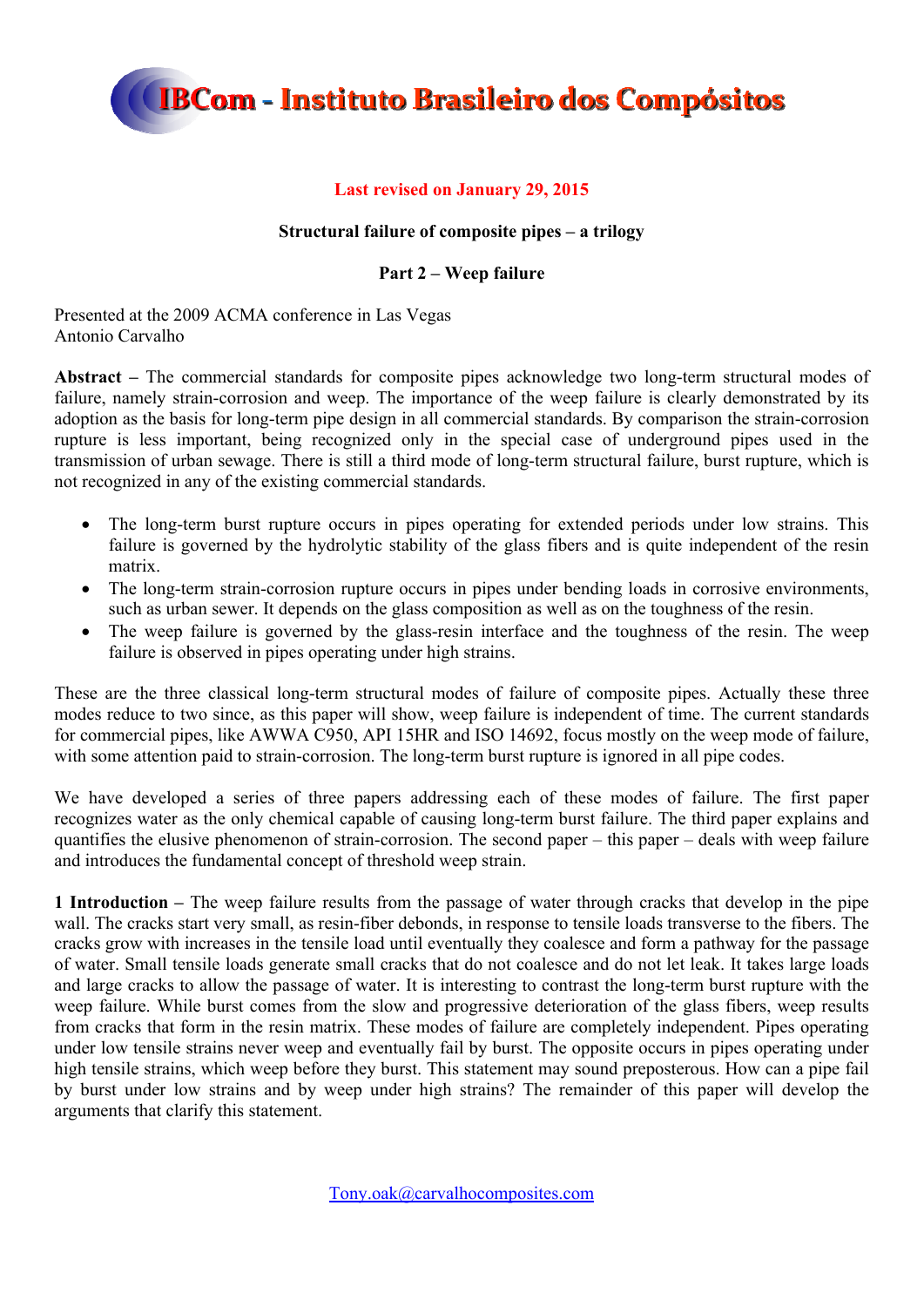

The paper opens with a discussion of the classical weep regression line obtained from the ASTM D 2992B test protocol. Next it describes the weep mechanism and identifies the resin matrix, together with the glass-resin interface, as the governing factors for this mode of failure. The concept of threshold weep strain is then introduced as a natural and obvious result of the weep mechanism. The concept of threshold weep strain introduces two fundamental innovations into the composites pipe industry. First, it indicates that the weep performance of the pipes may be better than implied by the classical approaches. And second, it relieves the pipe manufacturers of the burden to do the expensive and time consuming tests prescribed in the ASTM D 2992 B protocol.

The commercial composite pipes are designed for weep, using a long-term allowable hoop strain known as HDB, or Hydrostatic Design Basis. The HDB is probably the most important of all composite pipe parameters. It is measured as described in the ASTM D 2992B test protocol. The test method consists in subjecting a minimum of 18 water filled pipe specimens to different constant pressures until they fail by weep. The hoop tensile strains and the corresponding times to weep are annotated and used to generate a regression line. The allowable long-term weep strain – the HDB – is obtained by applying a safety factor  $SF = 1.8$  to the extrapolated long-term hoop strain from this regression line. The extrapolated long-term hoop strain depends on the desired lifetime, which is usually 20 years (oil pipes) or 50 years (sanitation pipes).

The HDB is, therefore, the maximum sustained, static, constant hoop strain that the pipe can take without weeping in the long-term, with a safety factor  $SF = 1.8$ . The HDB is the most important parameter used to design composite pipes. Later in this paper we will argue that the HDB should be discarded and replaced by a new design parameter, the weep threshold strain. For now, however, we proceed with our discussion of the HDB.

The weep regression line from ASTM D 2992B is shown in equation (1), where the Greek letter "C" denotes the hoop strain that weeps the pipe at the time "t". The parameter A is related to the strain that weeps the pipe in the short-term and the slope G is related to the fiber-resin adhesion and the toughness of the resin. Later in this paper we will show that the weep strain calculated from equation (1) is not a materials property, as it depends on the pipe thickness.

| $\log \varepsilon = A - G \log t$<br>(1) |  |  |
|------------------------------------------|--|--|
|------------------------------------------|--|--|

In the above regression equation the hoop tensile static strain " $C$ " controls the number, length and opening of the cracks that form in the pipe wall. And "t" is the time that the water takes to travel the pathway formed by such cracks. If the tensile load and the strain are high, the cracks are many and widely open, reducing the time for the water to traverse the pipe wall. Higher strains produce smaller weep times.

The cracks from static loadings are stationary, meaning they do not grow. The only way to grow a stationary crack is by increasing the tensile load. If the applied load is fixed, the cracks will not grow. Contrary to general belief, the weep time "t" in equation (1) does not reflect any crack growth or progressive deterioration of the pipe. The time depicted in equation (1) is the time taken by the water to traverse the pathway formed by the stationary cracks in pipe wall. The weep time is nothing more than travel time. It has nothing to do with pipe deterioration or crack growth.

Figure 1 shows the plies that are used to make the commercial pipes used in sanitation and in oil applications. What follows is a description of each ply.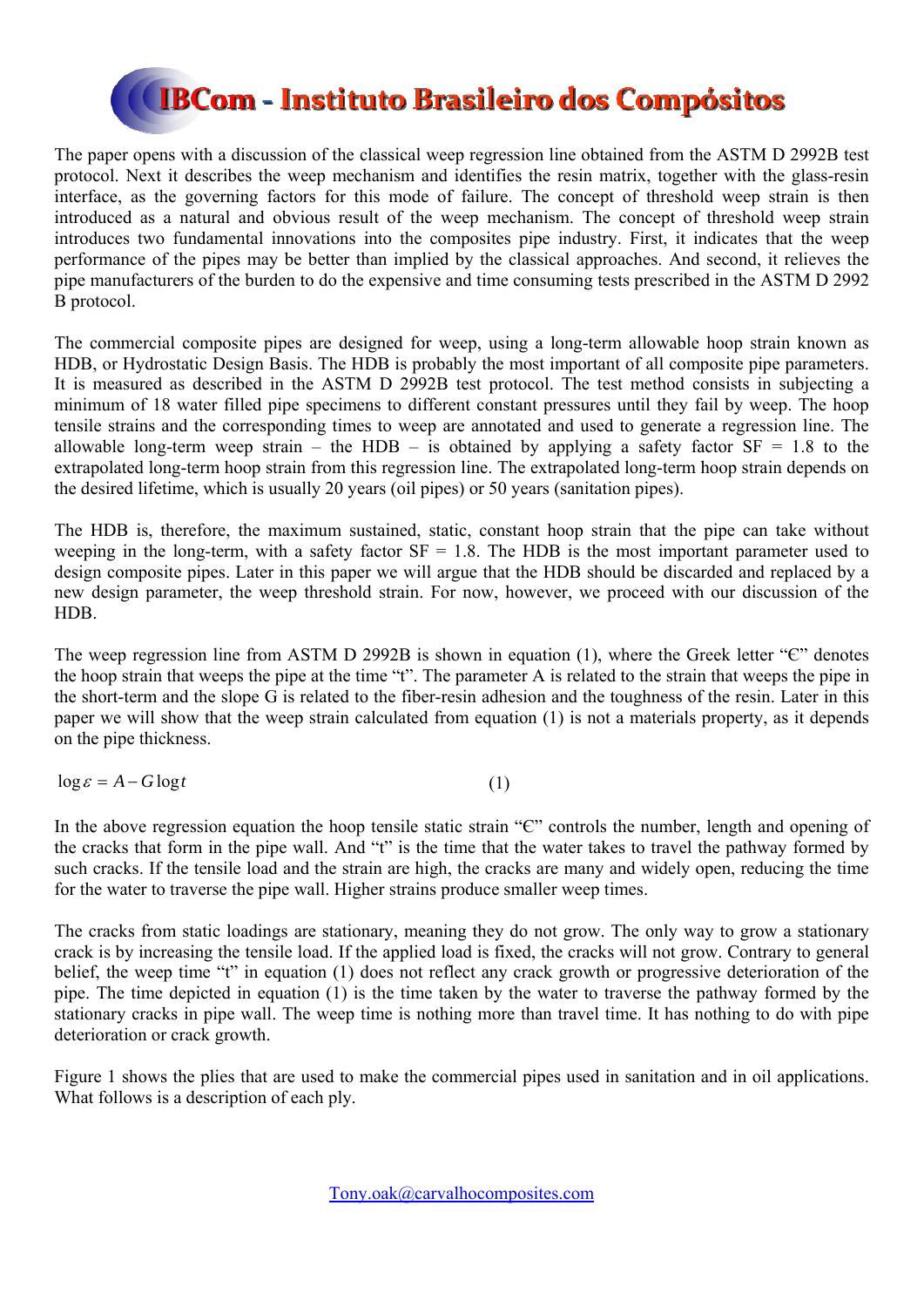

*Liner*: The liner is an inner, resin-rich ply which, if not broken or otherwise punctured, assures full water tightness to the pipe. In sanitation pipes the liner is made by saturating a special lightweight veil with polyester or vinyl ester resins. In oil pipes the liner is made of resin alone, with no veil. The liner thickness is typically 0.3 mm.

*Weep barrier:* All sanitation pipes have a ply of chopped glass – saturated with polyester resin – placed immediately on top of the liner. This ply of chopped glass develops many small cracks that do not coalesce easily and therefore increase the weep resistance of the pipe. This barrier of chopped fibers is known as "weep barrier" in the case of sanitation pipes. If the pipe is used to convey aggressive chemicals, the weep barrier is called "corrosion barrier" for obvious reasons. Typically the weep barrier is 1.0 mm thick. In industrial applications, involving corrosive fluids, the corrosion barrier is 2.0 mm thick.

*Structural wall:* The structural wall consists of several plies of continuous unidirectional UD glass fibers. The unidirectional fibers in the structural wall provide the high modulus required to accommodate high pressures and other loads. The thickness of the structural wall varies with the requirements of the application.

*Core:* The pipes used in underground sanitation applications usually have a core of sand-filled resin, to increases the ring stiffness. The plies of the sand-filled core crack easily and place stringent demands on the careful handling of the pipe components. The thickness of the sand core varies with the requirements of the application.



### *Figure 1*

*Typical wall construction of commercial sanitation and oil pipes.* 

At this point the reader may be curious to see some actual weep regression lines. These are shown in figure 2. The line with the flatter slope holds for oil pipes that do not have a weep barrier of chopped glass. And the line with the steeper slope is typical of the sanitation pipes that have a weep barrier of chopped glass.

This is the appropriate moment to correct a widespread misconception. It has to do with the effect of the liner toughness on the weep process. We all know that the liner must break before the pipe weeps. This statement seems to indicate that the resistance to weep may be increased by increasing the liner resiliency. This would be true if the liner were not bonded to the pipe wall. However, since all liners are bonded to the pipe wall, this statement is not true. The cracking of the liner – regardless of its resiliency – is controlled not by the liner itself, but by the substrate ply that is bonded to it. The liner is too thin and weak to be capable, by itself, to arrest cracks growing from the pipe wall.

Regardless of resiliency, the liner will crack immediately in response to such growing cracks. Oil pipes have a UD ply laid directly on top of the liner. Therefore, in oil pipes, the cracking of the liner is controlled by the UD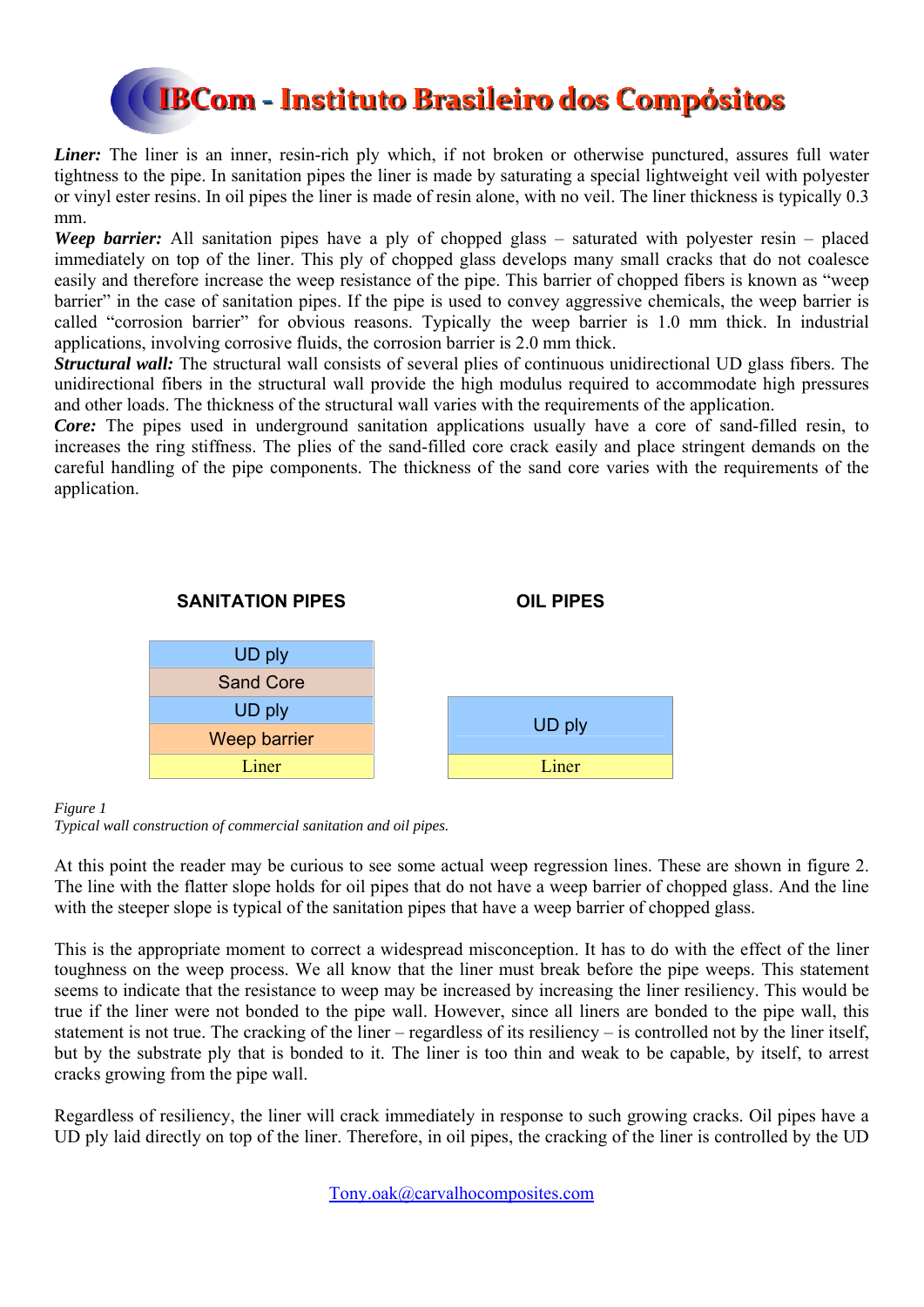

plies. In sanitation pipes, the weep barrier of chopped glass laminated on top of the liner has the control. Increasing the resiliency of the liner will have no effect on its cracking. These unusual remarks about cracking of the liner can be easily explained by the theory of fracture mechanics.



### **HDB - Hydrostatic Design Basis**

### *Figure 2*

*Typical weep regression lines for sanitation and oil pipes. Notice the flatter line for oil pipes. In oil pipes the cracking of the liner is controlled by the UD plies. And in sanitation pipes the weep barrier of chopped glass has the control.*

This simple argument explains how the rupture of the liner is governed by the substrate ply. The events just discussed have been observed and reported by many authors. For a quick review, the reader is directed to references 3 and 8. The elongations (strains) at break of liners embedded in laminates are sometimes called "insitu" elongations, to differentiate them from those measured on resin castings.

*Note: The "in-situ" elongation of the liner is controlled by the cracks in the resin-glass interface of the substrate ply. The reader should make an effort and remember that it is the resin in the substrate ply, and not the resin in the liner, that controls the weep process. Few people realize this important concept.* 

So far we have been discussing the old ideas regarding the classical concept of HDB. We next move to the new ideas and the concept of the threshold weep strain.

**3 The threshold weep strain –** We start our discussion describing the mechanism of crack formation in the plies when the pipe is pressurized.

To facilitate the exposition we will make use of a series of drawings all labeled as figure 3. Figure 3a shows the pipe wall under low pressure and all plies free from cracks. The next figure 3b shows the glass separating from the resin as the pressure and strain have been increased. The strain leading to the onset of glass-resin debonds is governed by the interface adhesion. The subsequent figures describe the development of the cracks and can best be understood by reading the appropriate captions.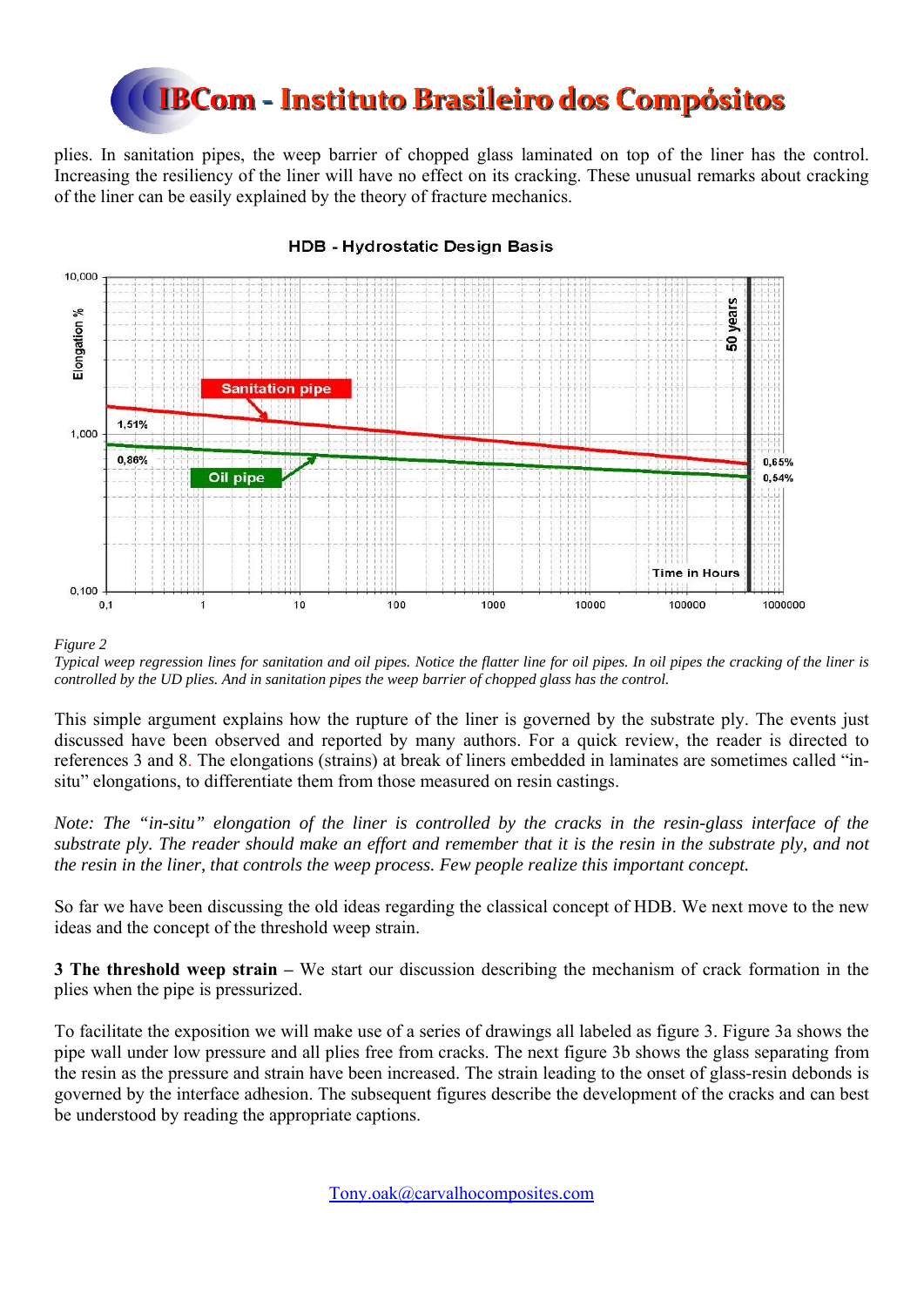

### *Figure 3a*

*Under low pressures, the strains are too low and initiates no cracks. The absence of cracks prevents the infiltration of chemicals into the laminate. The only way for corrosive chemicals, like acids and others, to penetrate the laminate is by the slow process of diffusion. The delayed penetration of corrosive chemicals substantially increases the service life of the equipment.* 



### *Figure 3b*

*At higher pressures the strains may be high enough to separate the glass from the resin. The strain that causes the first glass-resin separation, the "onset of debonding", initiates several critical events, such as emission of acoustic signals, loss of translucency and loss of linearity. At this point the laminate is susceptible to infiltration of chemicals, and these high strains may have substantial effect on the service life of the equipment. The onset of debonding marks the infiltration threshold. The infiltration threshold is a very important parameter in the design of composite equipment for corrosive environments.*



*Figure 3c* 

*Still higher pressures and strains lead to growth and coalescence of the small debond cracks. The originally sparse and small the debond cracks become larger and grow in number as the strain is increased. The reader is reminded that these are stationary cracks that do not grow under static loads. For these cracks to grow, the pressure – or strain – must be increased.*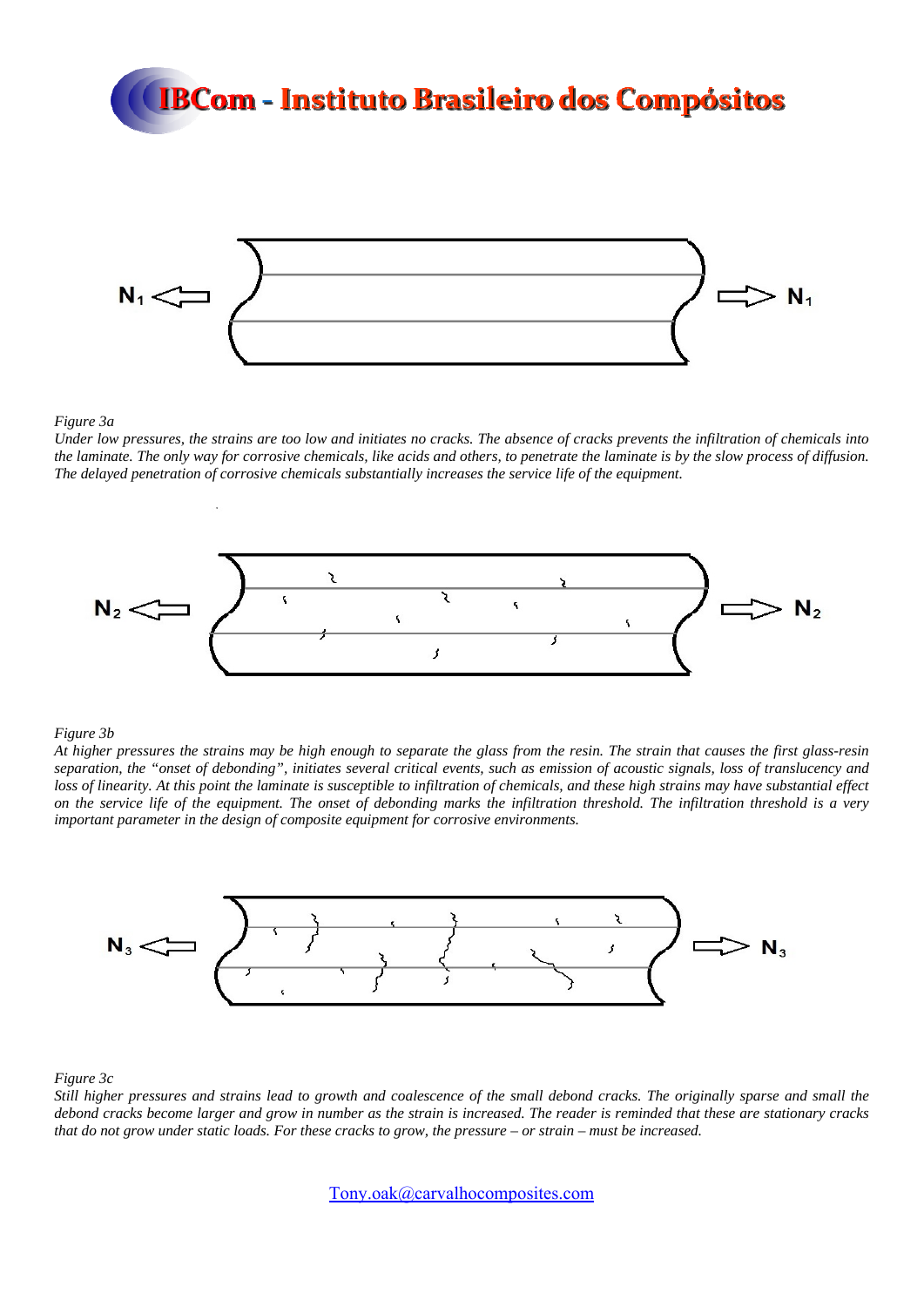

*Figure 3d* 

*Finally a critical strain is reached that allows the many small debond cracks to coalesce and span the entire ply thickness. This is the onset of ply cracking, which marks the appearance of the first through-the-thickness crack. Further increase in pressure will increase the number, size and opening of the through-the-thickness cracks. The cracks in one ply will intersect and cross over similar cracks in adjacent plies. At the intersection, or cross over points, the cracks form the passageways that allow water to move from one ply to another. This process continues and eventually the water gets through the pipe wall. The critical strain that initiates the formation of this pathway is called the threshold weep strain. If the strain is below this threshold, the pathway is not formed and the pipe will not weep. If above the threshold, the pathway is formed and the pipe will weep. The time to weep will depend on the number, opening and length of the cracks. In other words, it depends on the pressure, or strain. It depends also on the pipe thickness. The higher the pressure, or the strain, the shorter is the time for the water to traverse the pipe thickness. Again, these are stationary cracks that do not grow under static loads.* 

The foregoing discussion shows beyond a reasonable doubt that the length and opening of the cracks, as well as their number, increase with the tensile strain in the direction transverse to the glass fibers. When a critical transverse strain is reached, the small debond cracks coalesce and form pathways that allow the passage of fluids. The transverse tensile strain at the onset of these pathways is the threshold weep strain. The pipes never weep if strained below this threshold. And above the threshold, they will certainly weep. The time to weep depends on the pathways that are formed. If the cracks are many and their openings and lengths are large, the time to weep is short. Also, thin walled pipes weep sooner than thick walled pipes.

The concept of a weep threshold strain is in sharp contrast to the classical HDB obtained by extrapolation from regression lines. The extrapolated HDB is based on the false assumption that cracks under constant loads will grow and coalesce. This assumption is simply untenable. The theory of fracture mechanics is very clear in stating that stationary cracks do not grow.

*Note: The concept of threshold weep strain is valid only for static loads. It does not hold for cyclic loads. This is because, unlike the static case, the cyclic loads cause crack growth.* 

**4 – Inadequacy of the classical HDB.** We start this section with arguments that indicate the inadequacy of the classical HDB in the design of composite pipes. Specifically, this section will show that the weep regression line developed by the ASTM D 2992B protocol is limited to high strain situations, outside the range of commercial applications. The low strain, long-term design criteria, found in commercial applications should drop the classical HDB concept and make use of the threshold weep strain. Let us elaborate on this.

The ASTM D 2992B protocol is run at high pressures and high strains in order to create many large cracks in the pipe wall and shorten the test time. The regression line generated from this protocol is valid only to predict the weep times for highly cracked pipes. It does not apply to actual pipes that do not crack because they operate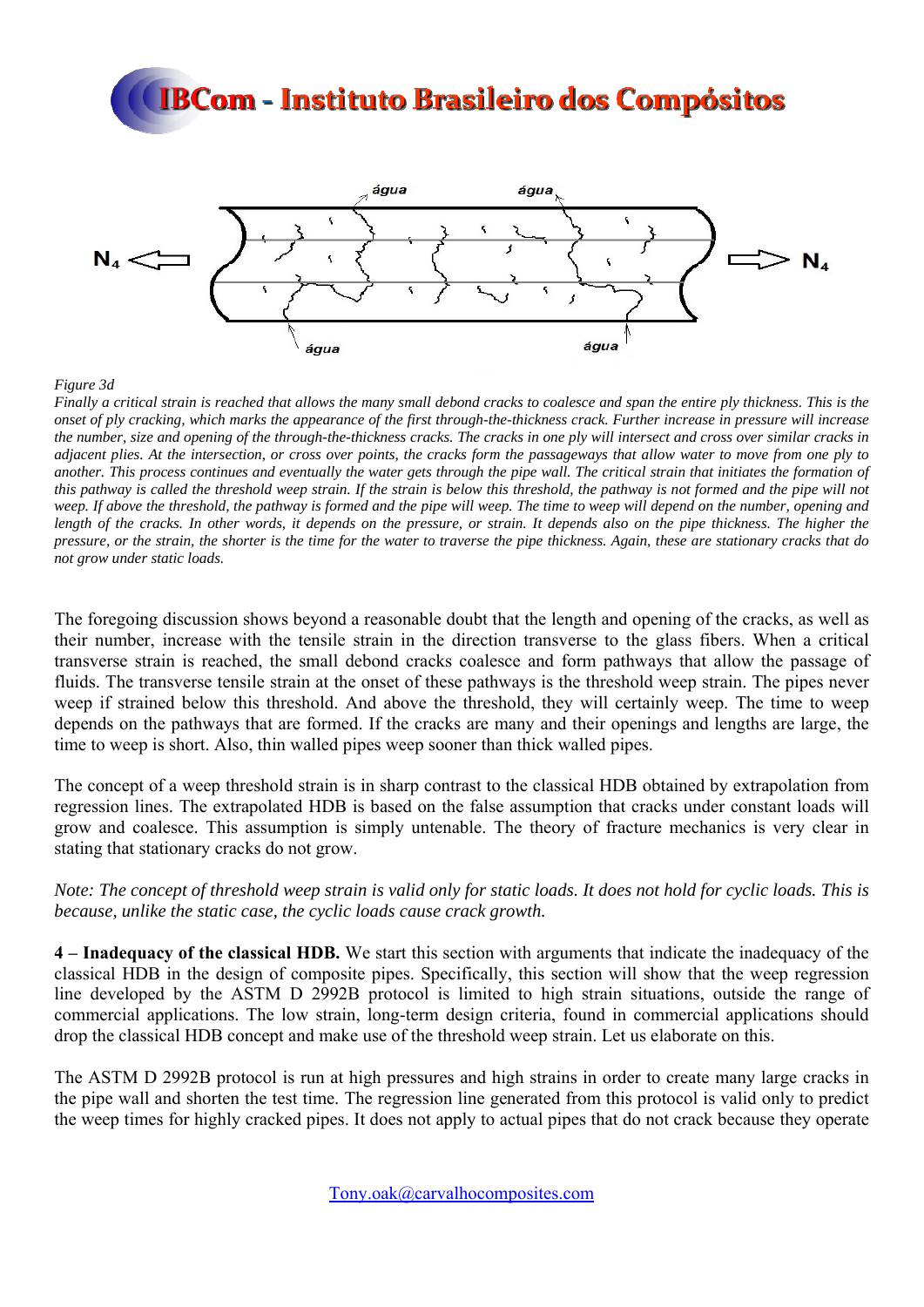

at substantially lower strains. We have just seen that if the strain is below the weep threshold the pipe never weeps.

The weep threshold separates weep from non-weep. The ASTM D 2992B regression line is good to predict the weep time (actually travel time) for pipes that are strained above the threshold. Below the threshold, the regression line is not applicable, because the pipes do not weep. By ignoring the weep threshold, the regression line extrapolates unrealistic low values for the HDB, as if the pipe deteriorated and spontaneously generated cracks that would grow under static loads. As we have previously discussed this situation does not happen since the resin is not strain-corroded by water. The only deterioration in the pipe comes from strain-corrosion of the fibers which eventually ruptures, but does not weep, the pipe.

The first author to reject the classical HDB obtained from regression lines was Frank Pickering (reference 6) in 1983. Frank proposed that the classical HDB should be replaced by a parameter that he referred to as PEL, or Proportional Elastic Limit, determined by the strain at which the pipe response ceases to be linear. The loss of linearity in the pipe laminate is an indicator of resin cracking and serves as a measure for the threshold weep strain. That is the same idea advocated in the present paper, except that we propose the threshold weep strain be measured on isolated plies, not on pipes. The threshold weep strain is a ply property, not a laminate property. We will have more to say about this in the following paragraph. For now, it suffices to say that the classical HDB, obtained from regression lines, is not a good predictor for long-term weep failure.

Figure 4 shows the weep threshold superimposed on the classical weep line for sanitation pipes. The first thing to note is that the classical regression line holds for strains above the weep threshold. This is in line with what we have said earlier, that the classical line is good to predict weep above the threshold strain. However, figure 4 also shows that the regression line is obviously not valid to make long-term predictions.



### **HDB - Hydrostatic Design Basis**

*Figure 4* 

*Weep regression line of sanitation pipes superimposed on the threshold line. The threshold strain is assumed to be 0.8%, which is reasonable for matrix resins with elongation of 3.0%. The threshold strain of 0.80% is substantially higher than the HDB extrapolated at 0.65%.*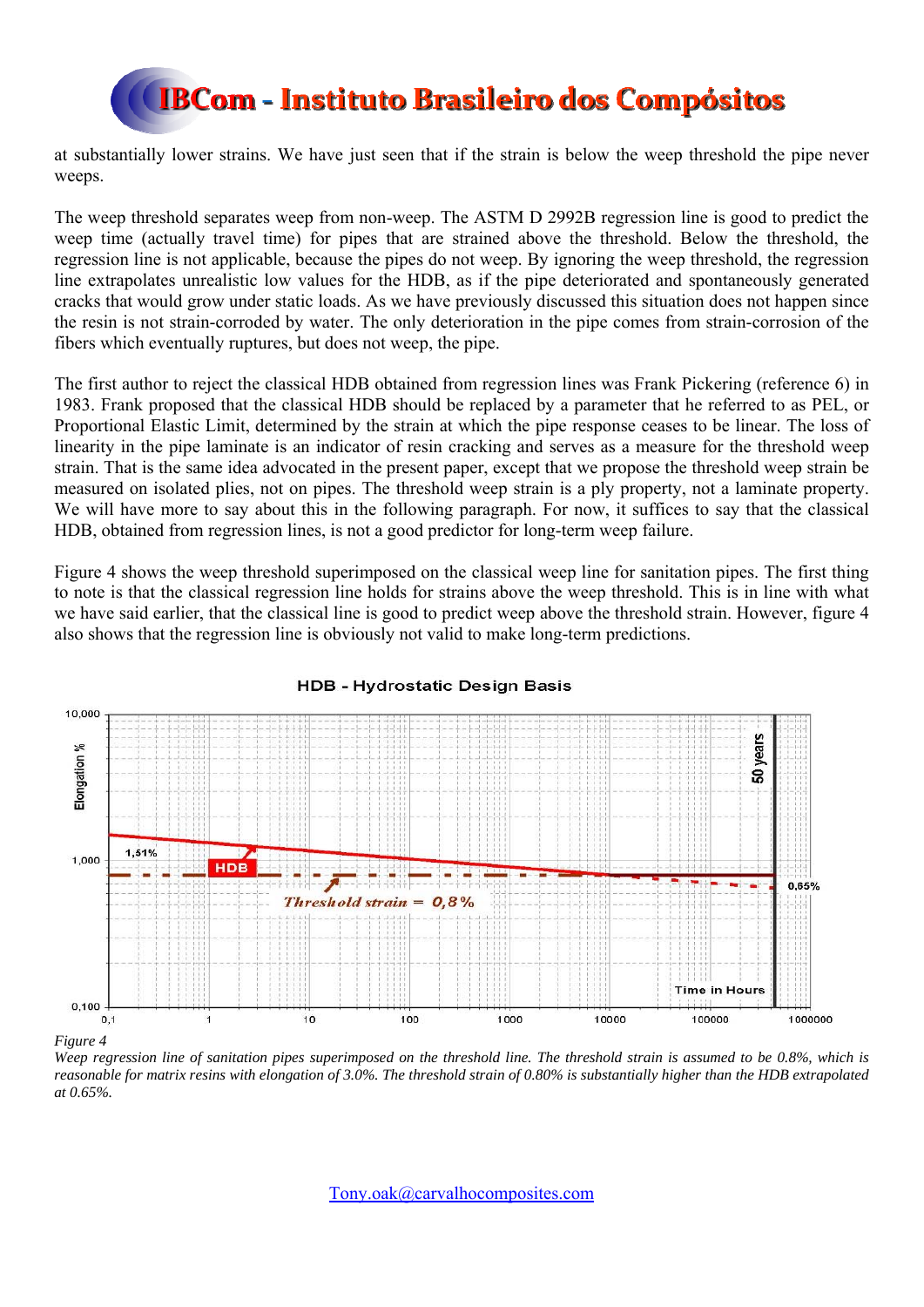

**5 Measuring the threshold weep strain.** The threshold weep strain should be measured on plies, not on pipes. The reason is the difficulty to separate the response coming from different plies in the pipe. Also, shear strains should be avoided in the test protocol, since shear cracks cause loss of linearity, loss of translucency and are a source of acoustic emissions, but they do not open cracks that cause weep. As explained earlier, we are interested in the response of the ply that serves as substrate for the liner. That substrate ply is the critical one, meaning the one which causes the liner to crack when it cracks. To make sure the measured signals come from this critical ply, the test specimens should be made exclusively with that ply. And the test specimen should be designed to eliminate all shear strains.

The test specimens made exclusively with the critical ply will eliminate the spurious response from other plies. This is true for both sanitation and oil pipes. For example, the test specimens for sanitation pipes should be made of chopped glass plies. And those for oil pipes should be made exclusively of cross-ply UD plies. The use of cross-ply laminates is necessary in order to eliminate shear strains.

The tests should be performed on pressurized pipe specimens to measure the onset of debonding (infiltration threshold) as well as the onset of ply cracking (weep threshold). Table 2 shows the onset of debonding from acoustic emission measured by Norwood and Millman (ref 3) on plies of chopped glass or of woven roving. The onset of debonding marks the "infiltration threshold strain", not the "threshold weep strain", which should be higher than the values in table 2.

| Elongation at break of resin<br>castings | Threshold debond strain measured by acoustic emission |                  |
|------------------------------------------|-------------------------------------------------------|------------------|
|                                          | Chopped glass ply                                     | Woven roving ply |
| 2.5%                                     | $0.4\%$                                               | $0.3\%$          |
| $3.8\%$                                  | $0.8\%$                                               | $0.6\%$          |

*Table 2* 

*Infiltration threshold strain values reported by Norwood and Millman from tensile tests performed on plies of chopped glass or woven roving. The above are the infiltration threshold. The weep threshold should be higher.* 

We recall that the weep barrier in sanitation pipes is made of chopped glass saturated with polyester resins having a minimum elongation of 3.0%. From table 2 such pipes would have a threshold weep strain higher than 0.8%. We will take 0.8% as the threshold weep strain for sanitation pipes made of polyester resins with 3.0% elongation.

Work done at the University of Liverpool (ref. 11) indicates a threshold infiltration strain of 0.4% for oil pipes made with a brittle polyester resin (1.6% elongation at break) and a 55 degrees winding angle. Again, the threshold weep strain is higher than 0.40%. As before, we will conservatively assume 0.4% to be the weep threshold strain for oil pipes.

These are the only values available in the literature at this time for the threshold weep strain:

| For sanitation pipes | $0.8\%$ |
|----------------------|---------|
| For oil pipes        | $0.4\%$ |

The above strains are expressed in the hoop direction of the pipe. The reader should recall that both the classical HDB and the threshold strains are referred to the hoop direction of the pipe. The threshold strain in the direction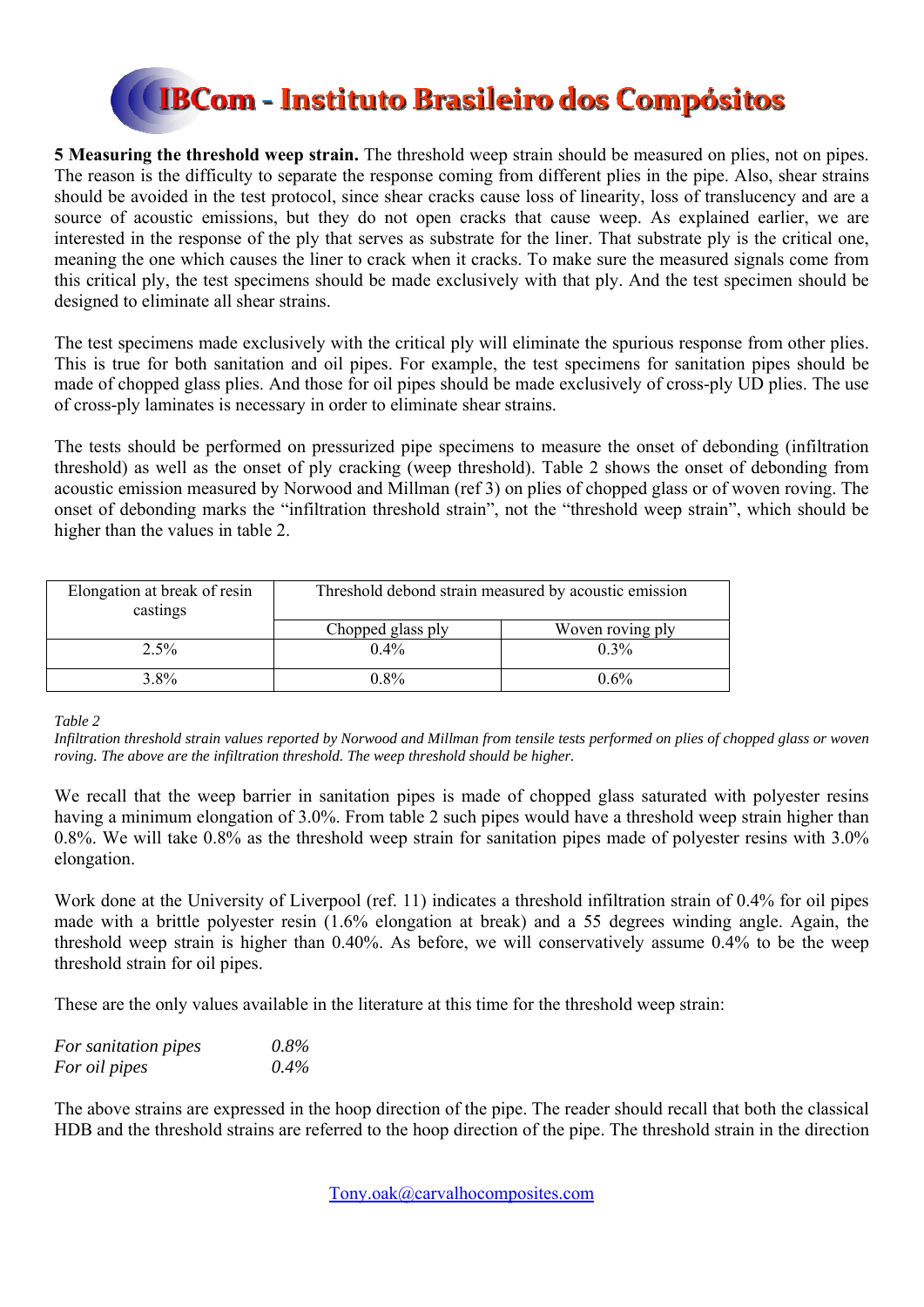transverse to the fibers is calculated by rotating the global strains to the local reference frame. This is easily done using the rotation matrix from classical laminate theory.

$$
\begin{bmatrix} \varepsilon_1 \\ \varepsilon_2 \\ \frac{1}{2}\gamma_{12} \end{bmatrix} = \begin{bmatrix} \cos^2 \alpha & \sin^2 \alpha & 2(\cos \alpha)(\sin \alpha) \\ \sin^2 \alpha & \cos^2 \alpha & -2(\cos \alpha)(\sin \alpha) \\ -(\cos \alpha)(\sin \alpha) & \cos^2 \alpha - \sin^2 \alpha \end{bmatrix} \times \begin{bmatrix} \varepsilon_x \\ \varepsilon_y \\ 0 \end{bmatrix} \tag{2}
$$

Where:

 $\alpha$  is the angle of the UD fibers with respect to the longitudinal (axial) direction of the pipe.

 $\mathcal{C}_1$  is the strain in the fiber direction

 $\epsilon_2$  is the strain transverse to the fiber

 $\epsilon_{\rm v}$  is the global strain in the axial direction of the pipe

 $\epsilon_{v}$  is the global strain in the hoop direction of the pipe

 $\gamma_{12}$  is the local shear strain on the UD ply

Expanding equation (2) we obtain the three elongations expressed on the local reference frame  $1 - 2$  of the UD ply.

| $\varepsilon_1 = \varepsilon_x \cos^2 \alpha + \varepsilon_v \sin^2 \alpha$ | (2A) |
|-----------------------------------------------------------------------------|------|
| $\varepsilon_2 = \varepsilon_x \sin^2 \alpha + \varepsilon_y \cos^2 \alpha$ | (2B) |
| $\gamma_{12} = 2sen\alpha cos\alpha(\varepsilon_v - \varepsilon_x)$         | (2C) |

Equation (2A) calculates the strain in the fiber direction when the global hoop and axial strains are known. The strain in the transverse direction to the fibers, equation (2B), controls the weep failure of oil pipes. The shear strain in equation (2C) is irrelevant.

This completes our discussion of the classical HDB versus the threshold weep strain. Our conclusion is that the classical HDB should be replaced by the weep threshold. This substitution would bring the following advantages:

- The concept of weep threshold is consistent from a materials point of view
- The weep threshold is easy to measure
- The weep threshold is higher than the classical HDB, allowing the production of lower cost pipes.

In closing, we say that the classical HDB has been around for so long and is so deeply rooted in the minds of the design engineers that we propose to maintain the nomenclature HDB to designate the weep threshold. After all, that's what the weep threshold really is: a Hydrostatic Design Basis.

The next question is what happens if the loading is not static and the cracks can grow. The concept of weep threshold is not valid for cyclic loads. What happens in cyclic loads?

**6 Cyclic loadings –** We next discuss the difficult problem of estimating the time to weep of pipes under cyclic loads. Unlike static loads, cyclic loads can grow cracks. As a result, there is no weep threshold for cyclic loads. Given enough time (or better, enough cycles) the cyclic loads will grow the initially small debond cracks until eventually they coalesce and cause the pipe to weep.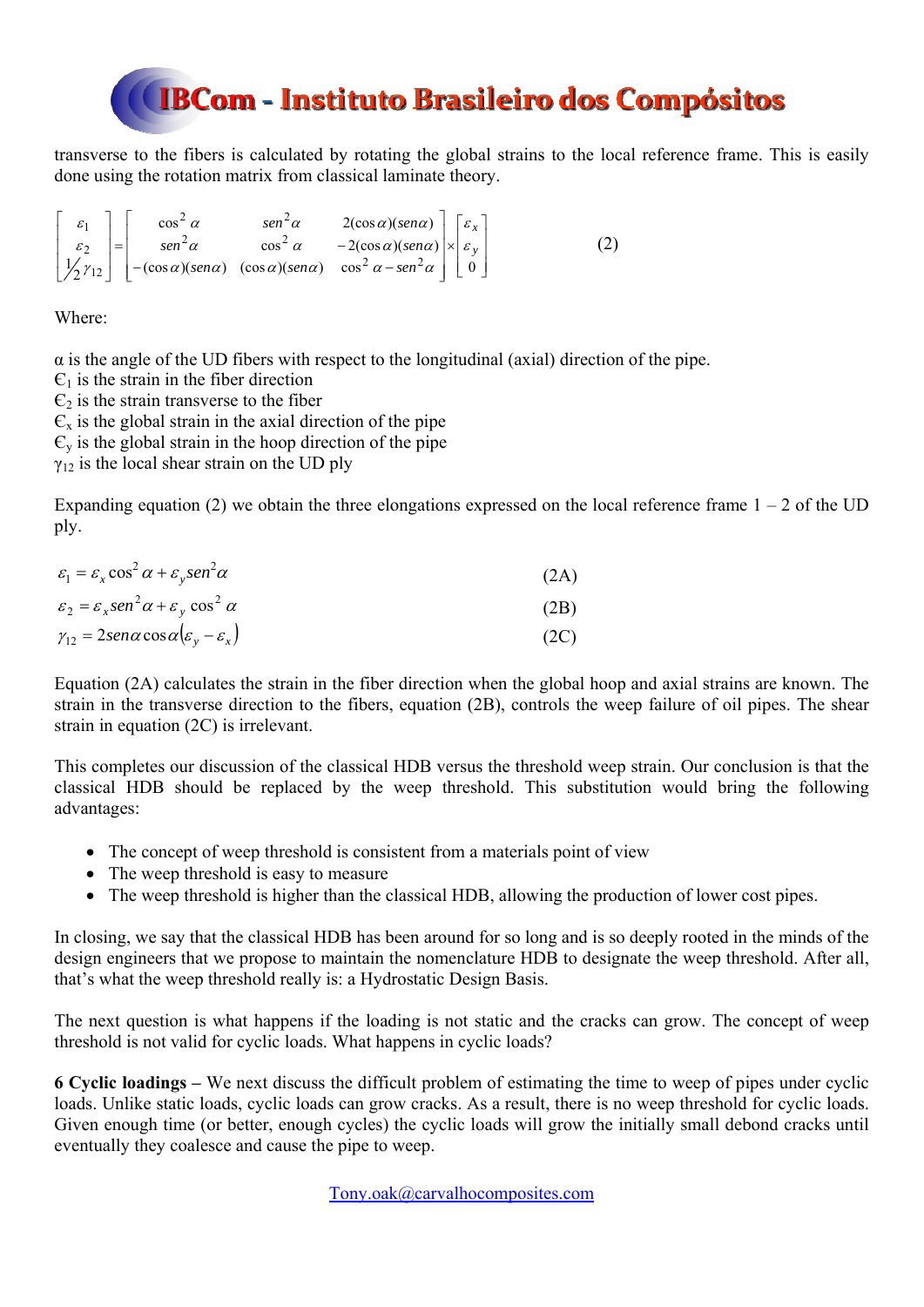

The total time to weep pipes under cyclic loads may be estimated by adding two distinct times

 *coalescence time travel time*  $\begin{bmatrix} total & time \\ to & weep \end{bmatrix} = [coalescence & time] +$  $\overline{\phantom{a}}$  $\begin{vmatrix} total & time \\ to & mean \end{vmatrix}$  = [coalescence time]+ [travel time] (3) L

Where "coalescence time" refers to the number of cycles (expressed in time) required to grow the originally small debond cracks to the point where they are large and plentiful enough to coalesce. The weep process is set in motion once the coalescence is completed. The "travel time" is computed from equation (4), which is the cyclic version of the static regression equation (1). Equation (4) is determined as indicated in the ASTM D 2992A test protocol.

 $\log \Delta \varepsilon = A - G \log N$  (4)

The reader will notice that equation (4) is cycle, not time, dependent. It gives the number of cycles N that weeps the pipe under a known cyclic loading. As we have seen in our discussion of the static case, equation (4) holds for cracked pipes.

Equation (3) indicates that the total time to weep is determined in two steps. The first step computes the time for the cracks to grow and coalesce under cyclic loads. The second step computes the time for the water to travel through the cracks. The travel time is determined from equation (4).

Equation (4) is maybe not necessary in pipe design, since it computes the travel time in pipes that have already cracked, that is, have already failed. This is the same situation that we encountered in the static case. The travel time is a measure of the delay in the weeping process on pipes that have already failed.

If we ignore the travel time equation (3) becomes

$$
\begin{bmatrix} total & time \\ to & weep \end{bmatrix} = [coalescence & time] \tag{3A}
$$

The problem that we face in using equation (3A) is how to calculate the coalescence time when static and cyclic loads act simultaneously. The solution to this problem requires the use of the unified equation and is beyond the scope of this paper. The reader may find details on the unified equation in ref. 10. A numerical example illustrating the use of equation (3A) and the unified equation can be found in ref. 12.

We repeat that the concept of weep threshold strain is valid only for static loadings. There is no weep threshold strain for cyclic loadings. Given enough time, or enough cycles, all cyclically loaded pipes will eventually weep.

A worked example to illustrate how cyclic loads affect the weep time will not be given at this point, since we have not yet discussed the unified equation. The reader interested in a worked example is referred to ref. 12.

**9 Conclusions –** We have described two approaches to predict the weep failure of composite pipes.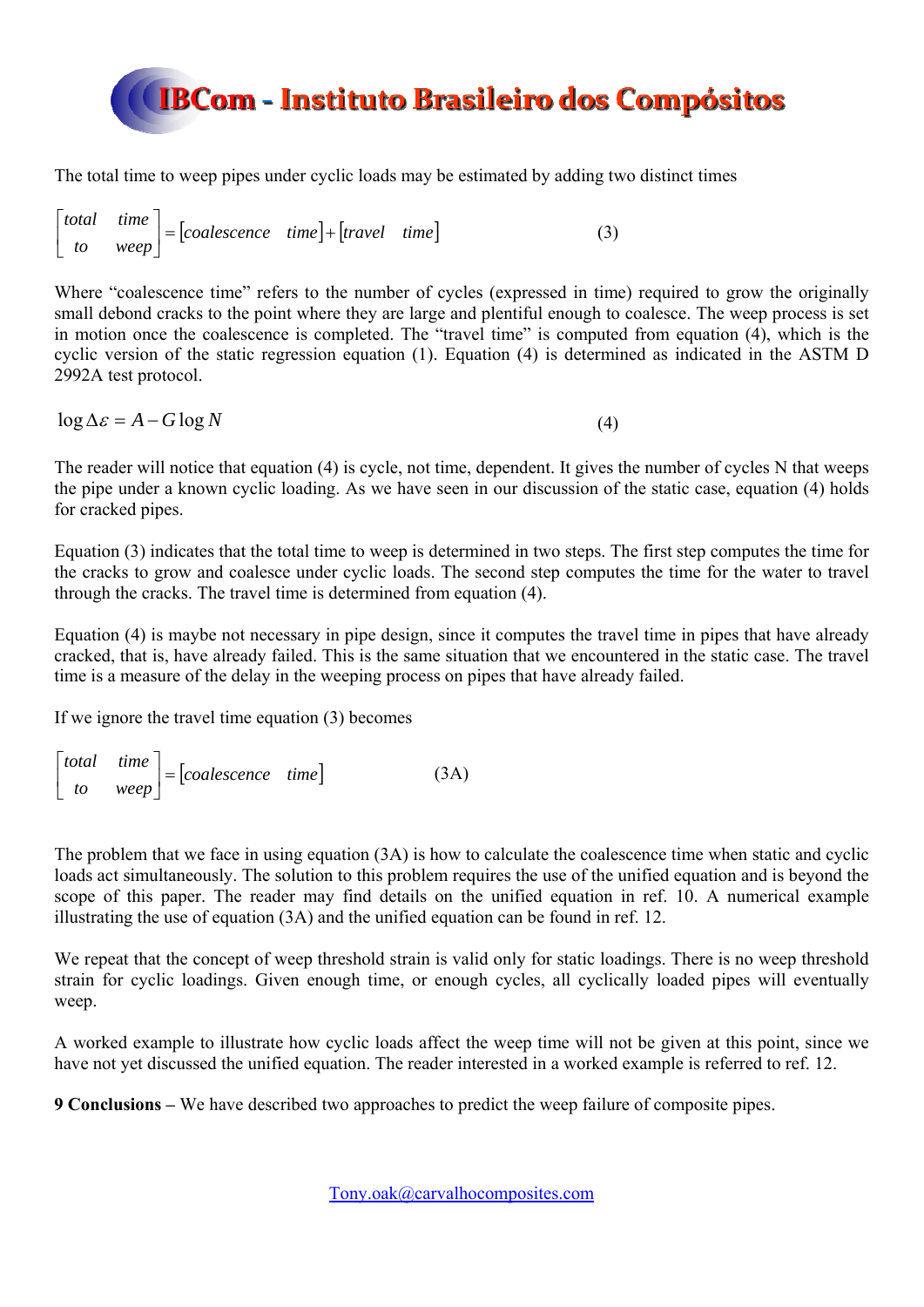

- *The classical approach* proposes that the few small cracks that develop under typical pipe operation grow under static loads to form pathways for the passage of water. Regression lines are used to predict the long-term allowable strain (HDB). The underlying assumptions for this approach are not supported by the theory of fracture mechanics.
- *The threshold strain approach* proposes that all pipes have a static weep threshold strain below which weeping never occurs.

A conclusive experiment to discriminate between these two proposals would require long periods of time. Such tests have never been performed. The best evidence in favor of the threshold strain was published early in 2009 by Hogni Johnson, who reported the results of 30 years of tests on deflected pipes under strain-corrosion. See reference 4. Figure 5 shows the flattened strain-corrosion line published by Hogni in exactly the same fashion as proposed in this paper. This is the best evidence available at this time to prove the reality of the threshold weep strain concept.



### *Figure 5*

*The long-term strain-corrosion tests of composite pipes in acidic media shows a flattened regression line. The threshold weep strain of 0.8% has been superimposed on the graph. (Courtesy Amiantit)* 

It may be argued that strain-corrosion tests performed on deflected pipes are not valid to vindicate a hypothesis for weep failure on pressurized pipes. A rebuttal of this argument will be presented in the third paper of this trilogy, which explains that the strain-corrosion rupture may be regarded as a special case of the weep failure that we have just discussed. Therefore, the results presented by Hogni in figure 5 are valid as proof of weep failure.

**Biography:** Antonio Carvalho is an engineer with 43 years dedicated to composites. Past experience includes 30 years with Owens Corning and 13 years as a consultant. For direct communication please contact tony.hdb@gmail.com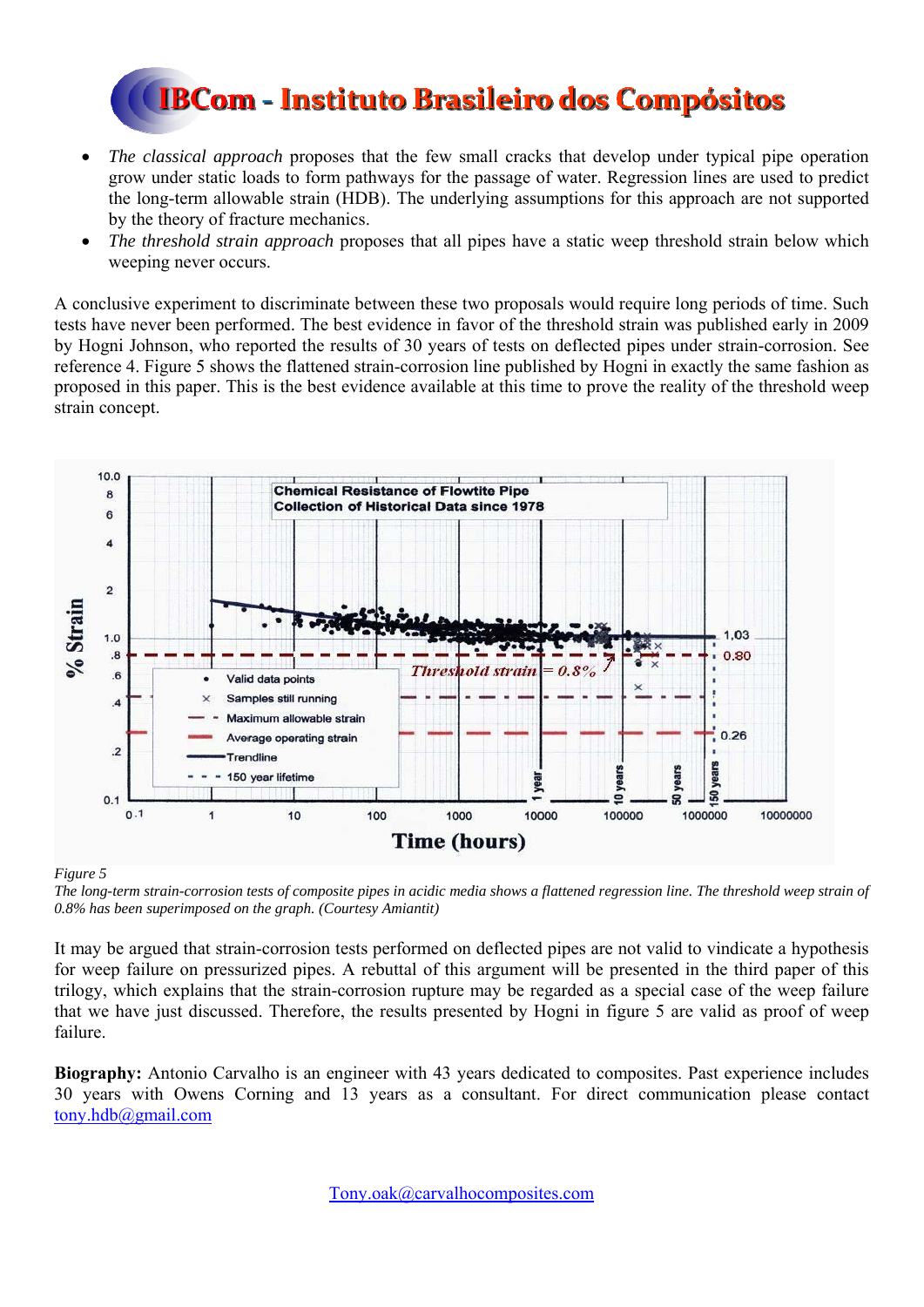

**Aknowledgement:** The author recognizes the invaluable help, comments and suggestions from Gabriel Gonzales. Many blind alleys have been avoided thanks to his insights and advice.

References:

1 – Environmental stress corrosion of chemically resistant polyester resins and glass reinforced laminates in acids, by G. Marshall, M. Kisberyi, D. Harrison and R. Pinzelli, in the  $37<sup>th</sup>$  Annual Conference of the SPI, 1982. 2 – Pultruded composites durability: A key value, by Mark Greenwood, in CFA (now ACMA) Composites Conference, 2001.

3 – Strain limited design criteria for reinforced plastic process equipment, by L. Norwood and A. Millman SPI 1980

4 – Chemical resistance of GRP pipes measured over 30 years. By Hogni Jonsson in Munich, march 2009.

5 – Mode of failure of hydrostatically overstressed Reinforced Plastic pipe, by W. G. Gottenberg, R.C. Allen, W. V. Breitigan and C. T. Dickerson, in the  $34<sup>th</sup>$  Annual Conference of the SPI, 1979.

6 – Design of high pressure Fiberglass downhole tubing: A proposed new ASTM specification, by Frank H. Pickering, in the 38<sup>th</sup> annual conference of the SPI, 1983.

7 – Burst failure of composite pipes. Antonio Carvalho, ACMA, Las Vegas, May 2007.

8 – Surface cracking of  $RP$  by repeated bending. J. Malmo in the  $36<sup>th</sup>$  annual conference of the SPI, 1981.

9 – Historical background of the interface; studies and theories, by Porter W. Erickson in the  $25<sup>th</sup>$  annual conference of the SPI, 1970.

10 – The unified equation, by Antonio Carvalho. Unpublished

11 – Effect of winding angle on the failure of filament wound pipe, by B. Spencer and D. Hull, University of Liverpool, UK.

12 – The unified equation applied to API 15HR

### **Appendix A – Weep lines for sanitation and oil pipes.**

This appendix explains the differences between the weep lines of oil and sanitation pipes. From figure 2 the points requiring explanation are: (a) the difference in slopes and (b) in the relative positions of the two lines.

We begin with the relative position of the lines. The random chopped fibers in the weep barrier of sanitation pipes do not form large and long cracks and therefore require higher strains to form the pathways. In contrast, the  $\pm$  55 degrees UD plies of oil pipes require lower strains to form the pathway. In addition, the oil pipes are pressure tested with both ends free in a biaxial strain situation. These are the reasons why the weep line of sanitation pipes plots above the weep line of oil pipes. The regression line of oil pipes could be substantially improved by introducing a weep barrier of chopped fibers under the first UD ply.

Next we address the difference in slopes. We begin by recalling that the time to weep is in fact the time for the water to traverse the pipe wall. In this discussion we assume the pipes have the same wall thickness. The UD plies of oil pipes develop long cracks, as shown in figure A1. The points where the water moves from one ply to the next are those at the intersection, or crossing, of the cracks. In oil pipes the water is forced to travel long distances, meaning long travel times, to reach the crossover points and advance from one ply to the next. By contrast, the pathways in the chopped glass of sanitation pipes are direct and shorter. It takes high strain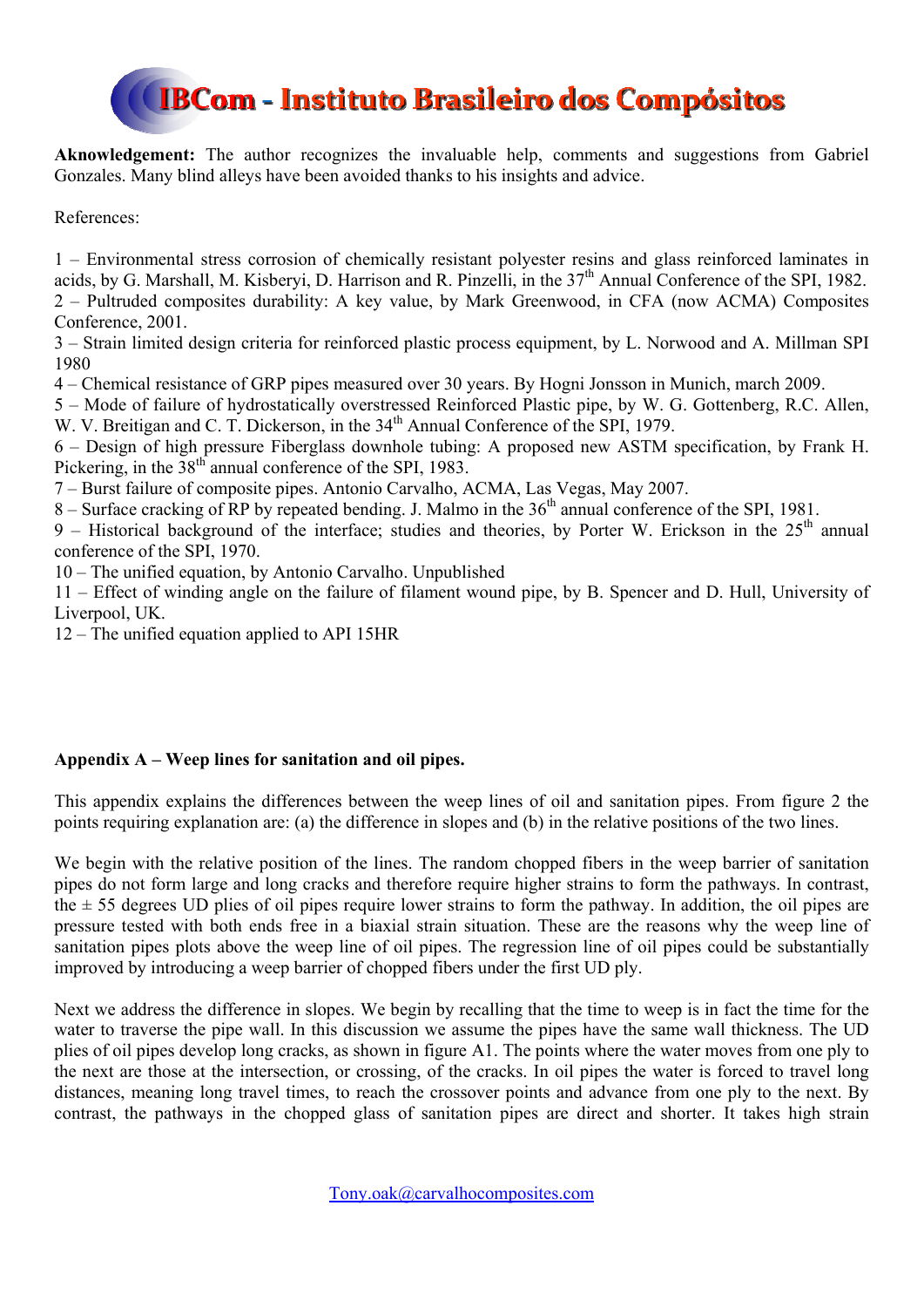increments to shorten the long travel times in the UD plies of oil pipes. That is the reason for the flatter regression lines of oil pipes.



*Figure A1* 

*The crack pattern of UD plies explains the flat weep lines of oil pipes. The pathway followed by the water is shown by the arrows. The water moves to the next ply at the intersection points "I". The flat slope of oil pipes is explained by this long, tortuous pathway.* 

### **Appendix B – Is there a weep threshold strain?**

This appendix addresses an interesting objection to the validity of the weep threshold. The argument against the existence of the threshold weep strain can be divided in four parts:

1 – All plies have a large number of pre-existing "flaws" that serve as starting points for cracks.

*True.* 

2 – Under constant tensile loads these pre-existing cracks will grow and eventually weep the pipe.

*Not true. Static, constant loads do not grow cracks. According to fracture mechanics, only the few cracks above a certain length would grow under static loads. And their growth would be arrested by neighboring plies and fibers. The number and length of these arrested cracks are not enough to coalesce and form a pathway.* 

3 – Therefore, there is no threshold strain.

*Not true. There is a threshold strain, below which the stationary cracks are too few and too small to coalesce.* 

Composite pipes weep not because they develop many small cracks, but because they develop few large cracks. And in order to develop large cracks, they must be placed under high tensile static strains. Cyclic strains are different since, unlike static strains, they can grow cracks.

### **Appendix C – Rupture versus weep**